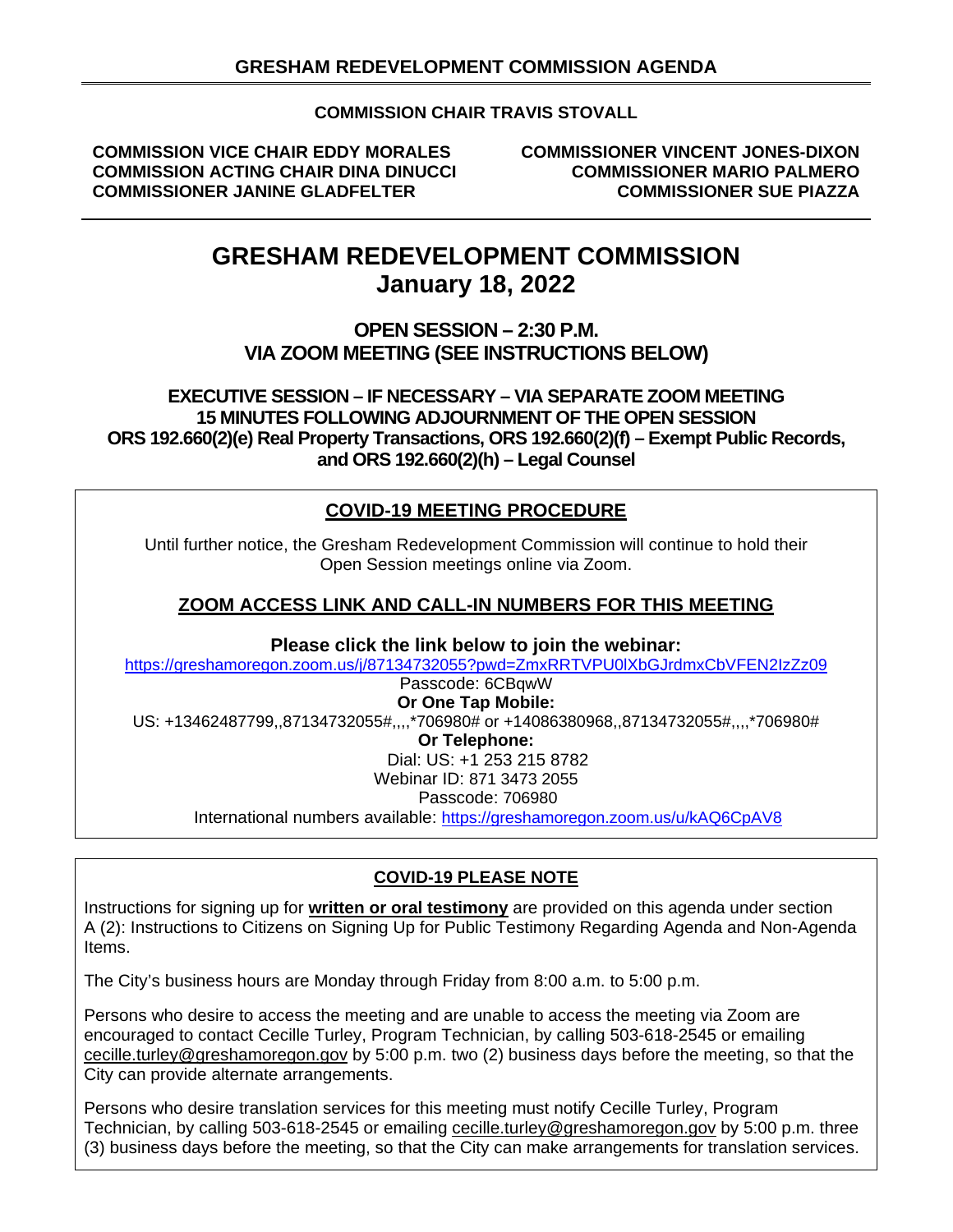# **A. CALL TO ORDER BY PRESIDING OFFICER 5**

# **1. ROLL CALL OF THE GRESHAM REDEVELOPMENT COMMISSION**

# **2. INSTRUCTIONS TO CITIZENS FOR TESTIFYING ON AGENDA AND NON-AGENDA ITEMS**

**Instructions for providing Written or Oral testimony during the COVID-19 Emergency are:**

**Written Testimony** must be received by 2:30 p.m. one (1) business day before the meeting via email to Cecille Turley, Program Technician, at [Cecille.Turley@GreshamOregon.gov.](mailto:Cecille.Turley@GreshamOregon.gov)

**Oral Testimony**: If you plan to provide Oral public testimony, you must register your name, email address, phone number, and subject matter to Cecille Turley, Program Technician, via email to Cecille. Turley@GreshamOregon.gov by 2:30 p.m. one (1) business day before the meeting.

#### **B. CITIZEN AND COMMUNITY GROUP COMMENTS FOR AGENDA (EXCEPT PUBLIC HEARING) AND NON-AGENDA ITEMS 10**

#### **1. CITIZEN AND COMMUNITY GROUP COMMENTS**

#### **C. CONSENT AGENDA**

Commission actions are taken in one motion on Consent Agenda items; however, Commission members can remove items from the Consent Agenda to be addressed separately.

None.

#### **D. PUBLIC HEARING**

None.

#### **E. COMMISSION BUSINESS**

# **1. ROCKWOOD-WEST GRESHAM RENEWAL PLAN AMENDMENT UPDATE**

The Commission is proposing to extend the duration of the 20-year Rockwood-West Gresham Renewal Plan from an expiration date in 2023 to an expiration date in 2029 to allow for more time to utilize the money that was originally approved by the voters in 2003. Extending the Plan will allow the Commission to utilize the remaining \$37 million dollars over the next six years and invest in new projects that will improve the quality of life for the neighborhood. Approval of the extension requires voter approval by the electorate of Gresham. Coordination efforts for the May 2022 election are underway. This item will update the Commission on the public education process, communication efforts and engagement plan.

# **F. COMMISSION MEASURES AND PROPOSALS**

# **1. ELECTION OF OFFICERS**

Per Commission bylaws, the Vice Chair and Acting Chair shall be elected annually by the Commissioners from among their members at the first regular meeting of the Commission in January of each year.

# **G. ADJOURNMENT OF MEETING**

**40**

**5**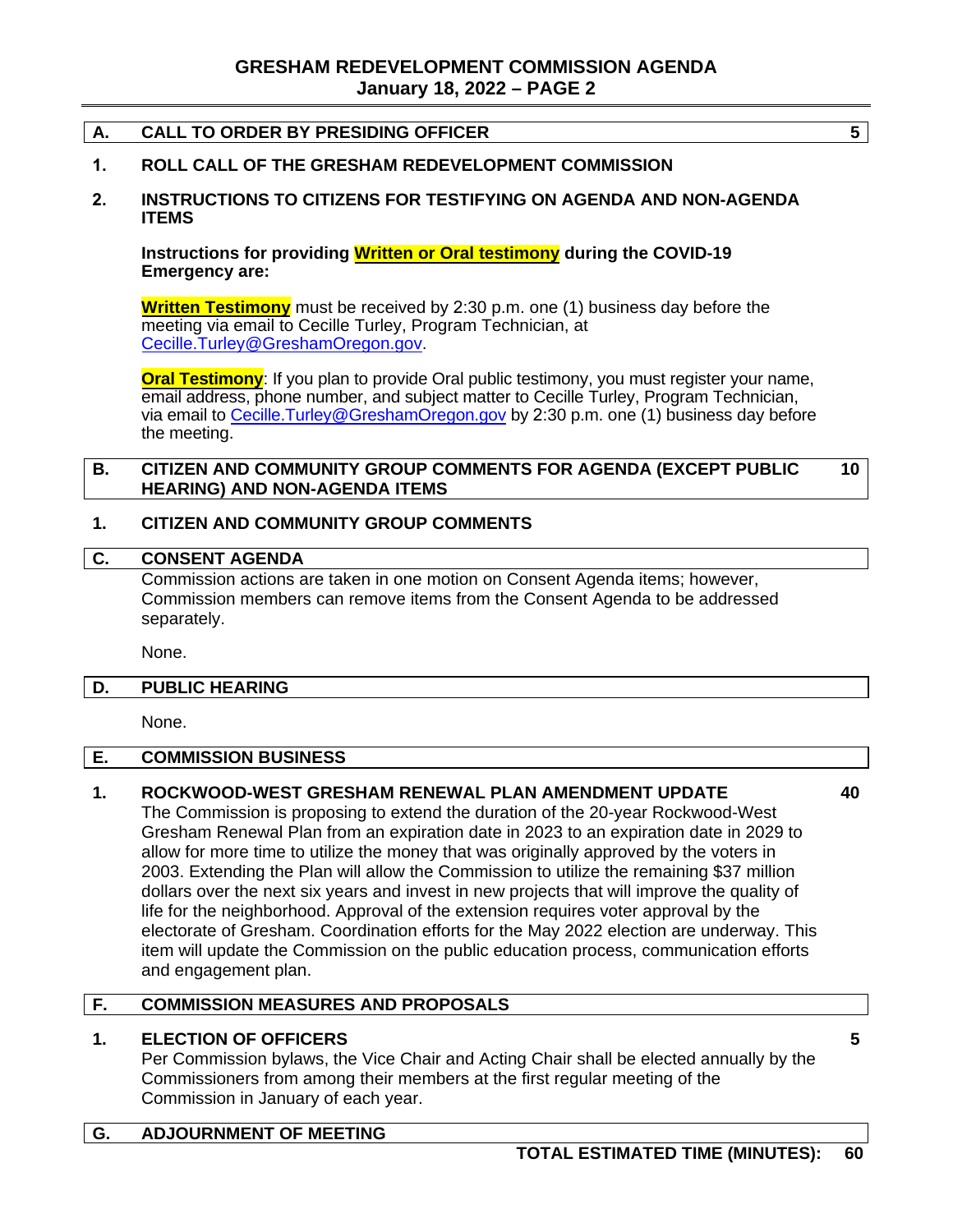# **MEETING BROADCAST AND REPLAY SCHEDULE**

# **Live Broadcast**

- Comcast Channel 22 (322 HD) or Frontier Channel 33
- City of Gresham website: [www.GreshamOregon.gov/videos.](http://www.greshamoregon.gov/videos) (Under "Upcoming Events," click on the January 18, 2022 Redevelopment Commission "Agenda." An active link to the Zoom meeting is posted on page 1 of the Agenda. Phone numbers are also posted for the option of attending the meeting by phone.)

#### **Replays**

- 4<sup>th</sup> Monday of the same month at 6:00 p.m. on Comcast Channel 30 (330 HD) or Frontier Channel 38
- 1<sup>st</sup> Friday of the following month at 11:30 p.m. on Comcast Channel 30 (330 HD) or Frontier Channel 38
- Any time after 72 hours following the meeting: [www.GreshamOregon.gov/videos](http://www.greshamoregon.gov/videos)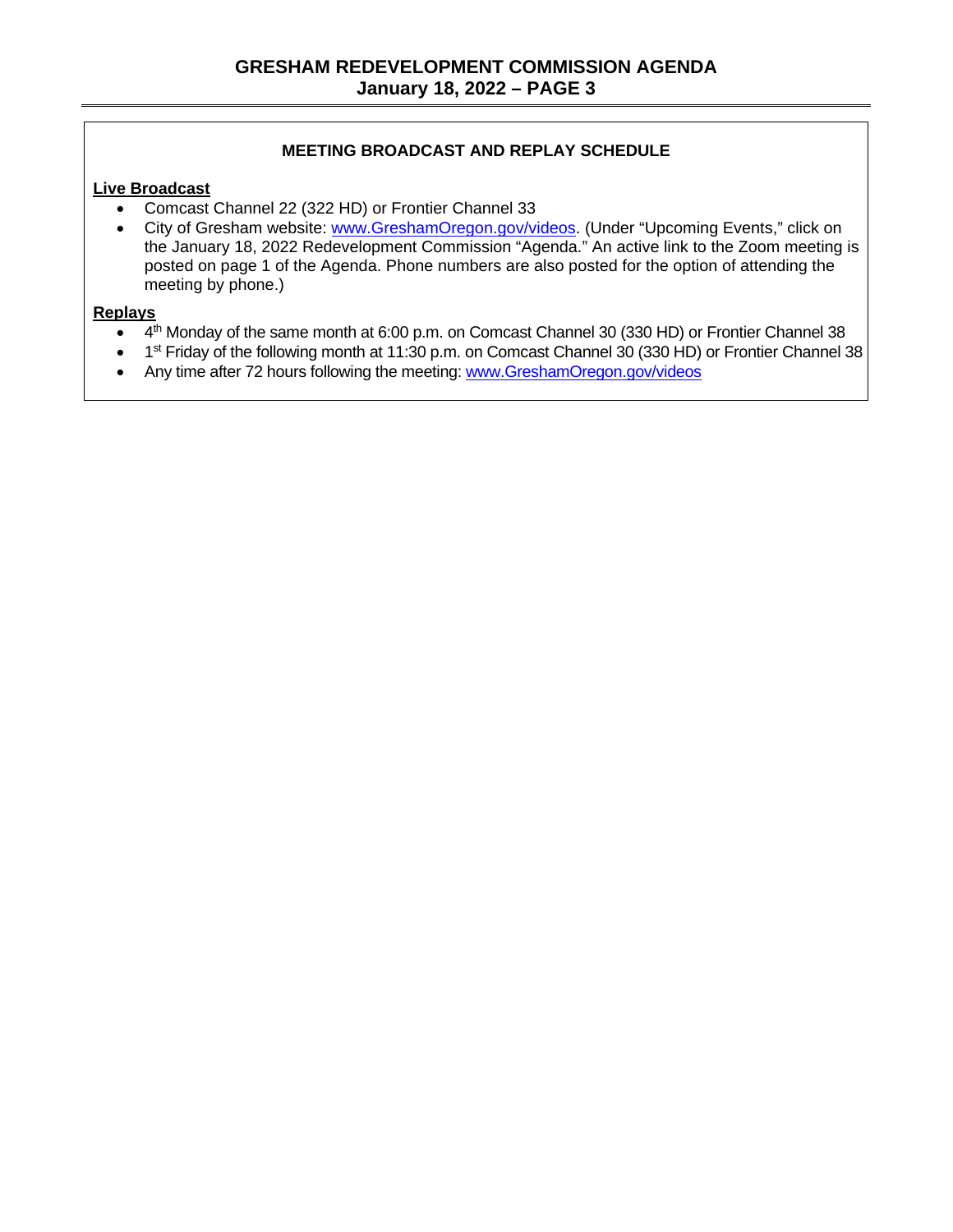

# **AGENDA ITEM TYPE: REPORT**

# **Rockwood West-Gresham Renewal Plan Amendment Update**

**Meeting Date:** January 18, 2022 **Agenda Item Number:** E-1

# **REQUESTED COMMISSION ACTION**

None at this time.

# **PUBLIC PURPOSE AND COMMUNITY OUTCOME**

Significant progress has been made to implement and complete the Rockwood-West Gresham Renewal Plan's initial goals and priority projects. To date, the Rockwood-West Gresham Urban Renewal Area (URA) has benefited from more than \$223 million in combined public-private investments—public spending leveraging four times more in private investment. More than 80 nonprofit and business grantees received funding for building expansions, storefront improvements, and apartment rehabilitation. However, due to the impact of the Great Recession in 2012, market trends, and COVID, urban renewal has not been able to maximize investment opportunities.

There are projects identified in the Plan that have not been completed, as well as additional projects to consider with potential to advance multiple goals for the URA. The Gresham Redevelopment Commission (GRDC) is proposing to extend the current URA Plan from 2023 to 2029 to allow for more time to utilize the money that was originally approved by the voters in 2003. Extending the Plan will allow the GRDC to fully utilize the remaining \$37 million dollars over the next six years and invest in new projects that will improve the quality of life for the neighborhood.

### **BACKGROUND**

In 2003, in culmination of years of public engagement and City-led planning efforts, the residents of Gresham voted in favor of the Plan. The Plan established the 1,211-acre URA and is administered by the GRDC - consisting of the members of the Gresham City Council. City staff, led by the Urban Renewal/GRDC Executive Director, perform the day-to-day activities that implement the goals, actions and urban renewal projects outlined in the Plan.

The Plan identifies the following eight Goals:

- Goal 1: Public Involvement
- Goal 2: Improve Rockwood Town Center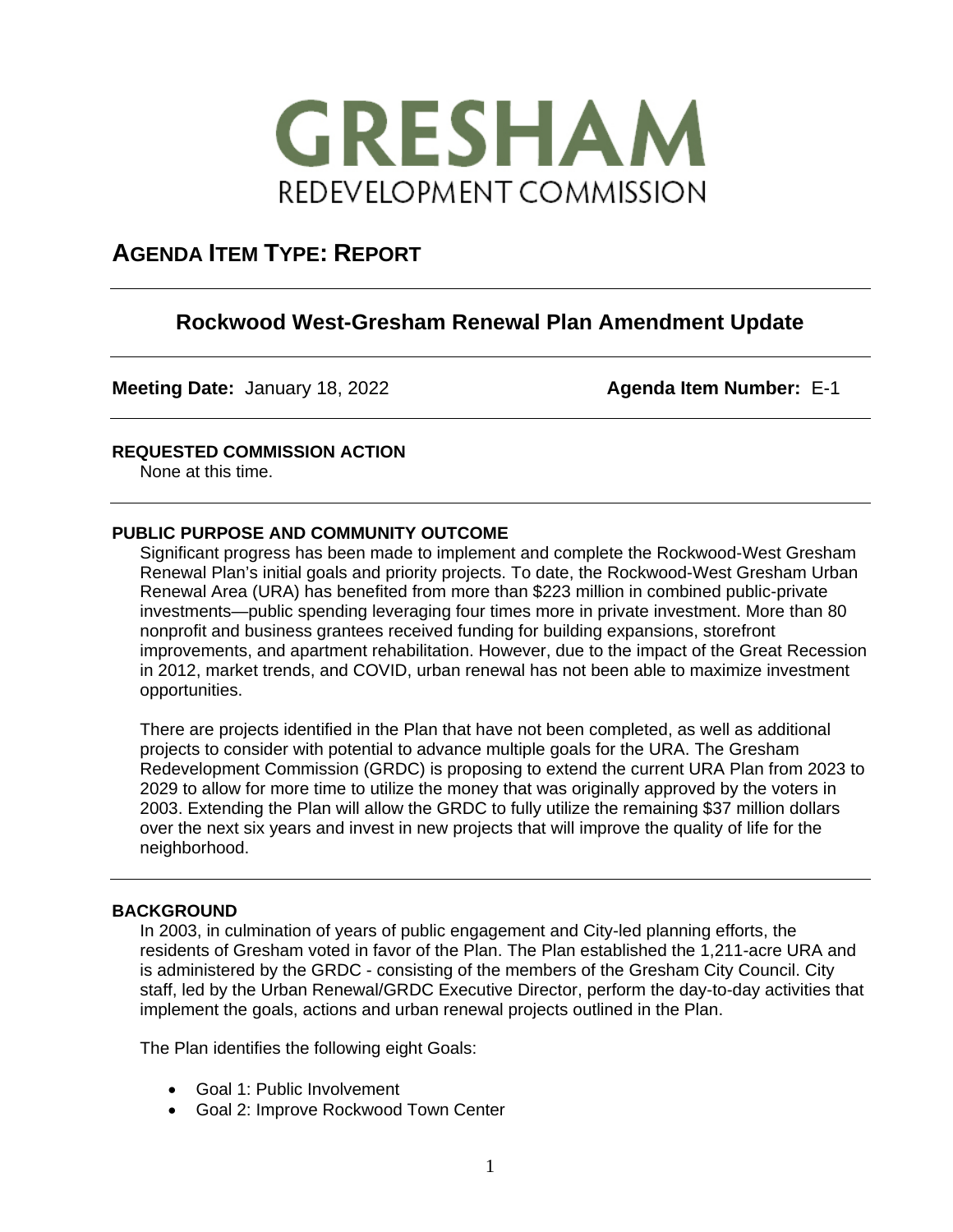- Goal 3: Increase Availability of Quality Housing
- Goal 4: Help Create and Retain Family Wage Jobs by Improving Industrial and Commercial Areas Goal 5: Develop Public Safety and Community Service Facilities
- Goal 6: Parks and Recreation Facilities
- Goal 7: Improve Transportation
- Goal 8: Promote Quality Development

The duration of the Plan is limited to 20 years from its effective date; therefore, no new projects may be commenced, and no new indebtedness may be incurred, after June 30, 2023.

With the sunset of the Plan in June of 2023, staff conducted a series of work sessions from June-August 2021 to discuss alternatives for the urban renewal district. On September 21, 2021, the GRDC provided direction to staff to move forward with the process to extend the duration of the Plan and on December 14, 2021, the Gresham City Council approved an ordinance (Council Bill 08-21), which authorized staff to move forward with referring the ordinance to the electorate in May 2022 that would amend the Plan. The amendment would extend the current expiration date of the Plan from 2023 to 2029 and allow the GRDC to utilize the maximum indebtedness of \$92 million dollars over the next six years to complete priority projects.

Coordination efforts for the May 2022 election are underway. Staff will provide an update on the public education process, communication efforts and engagement plan.

# **RECOMMENDATION AND ALTERNATIVES**

None at this time.

### **BUDGET / FINANCIAL IMPACT**

Fiscal year 2021/22 budget allocation for consultant fees is \$60,000 and includes the strategic plan, communications, engagement, and technical support.

# **PUBLIC INVOLVEMENT**

Work sessions 1-3 on the URA were presented to the GRDC and GRDC Advisory Committee (GRDCAC) in June, July, and August 2021. At their August 11 meeting, the GRDCAC voted to recommend the amendment of the Plan to the GRDC. The GRDC approved amendment to the Plan on September 21, 2021, and the Gresham City Council referred the ordinance to the electorate on December 14, 2021.

### **NEXT STEPS**

Staff will work with consultants and internal departments to implement the public education plan and continue communication initiative and engagement efforts. In February, staff will bring Gresham City Council a proposed resolution calling for a measure election for the purpose of submitting to the electors of the City a measure extending the Plan to June 30, 2029.

# **ATTACHMENTS**

None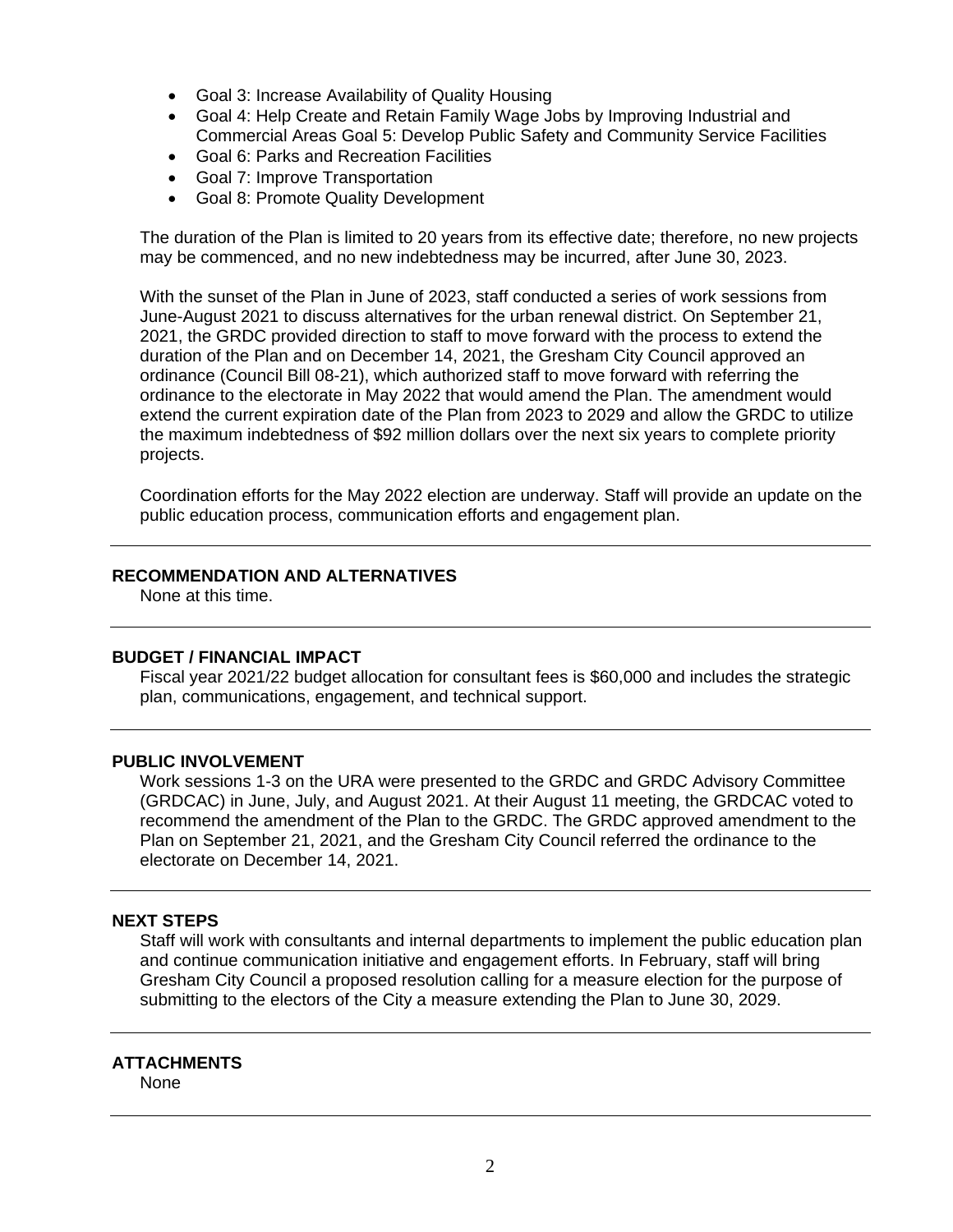### **FROM** Emily Bower, GRDC Executive Director

# **REVIEWED THROUGH**

Eric Schmidt, Assistant City Manager Kevin McConnell, City Attorney Sharron Monohon, Director of Budget and Finance

# **FOR MORE INFORMATION**

Staff Contact: Emily Bower Telephone: 503-618-2416 Staff E-Mail: [Emily.Bower@GreshamOregon.gov](mailto:Emily.Bower@GreshamOregon.gov) Website: [GreshamOregon.gov/Urban Renewal](https://greshamoregon.gov/Urban-Renewal)

[Y:\Urban Renewal\GRDC\Agendas\2022 GRDC Agendas\GRDC 2022-01-18 Agenda Docs\GRDC Agenda Item E-1 -](file://gresham.gov/cog/Urban%20Renewal/GRDC/Agendas/2022%20GRDC%20Agendas/GRDC%202022-01-18%20Agenda%20Docs/GRDC%20Agenda%20Item%20E-1%20-%20RWGRP%20Amendment%20Update.docx) RWGRP [Amendment Update.docx](file://gresham.gov/cog/Urban%20Renewal/GRDC/Agendas/2022%20GRDC%20Agendas/GRDC%202022-01-18%20Agenda%20Docs/GRDC%20Agenda%20Item%20E-1%20-%20RWGRP%20Amendment%20Update.docx)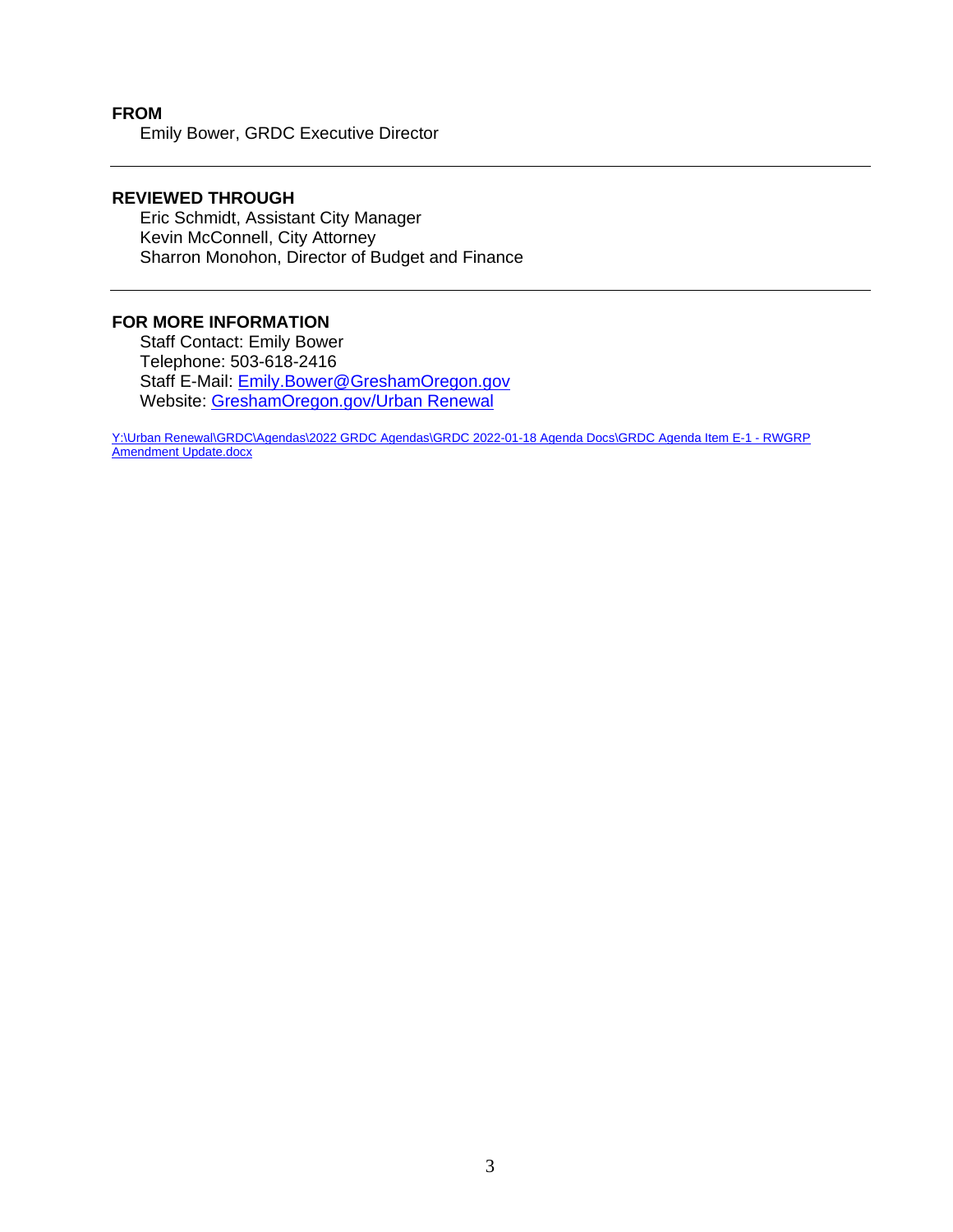

# **AGENDA ITEM TYPE: ACTION**

# **Election of Officers**

**Meeting Date:** January 18, 2022 **Agenda Item Number:** F-1

### **REQUESTED COMMISSION ACTION**

Elect a Vice Chair and Acting Chair for calendar year 2022.

### **PUBLIC PURPOSE AND COMMUNITY OUTCOME**

The Vice Chair provides leadership to the Gresham Redevelopment Commission (GRDC) in the Chair's absence. The Acting Chair provides leadership to the GRDC in the absence of both the Chair and Vice Chair.

### **BACKGROUND**

Per the GRDC By-Laws, the Mayor of the City of Gresham serves as Chair of the GRDC. The Vice-Chair and Acting Chair shall be elected annually by the GRDC from among their members at the first regular meeting of the GRDC in January of each year.

The Vice-Chair performs the duties of the Chair in the absence or incapacity of the Chair. The Acting Chair performs the duties of Chair in the absence or incapacity of both the Chair and Vice Chair.

For calendar year 2021, Commissioner Eddy Morales served as Vice Chair and Commissioner Dina DiNucci served as Acting Chair.

# **RECOMMENDATION AND ALTERNATIVES**

Not applicable.

# **BUDGET / FINANCIAL IMPACT**

Not applicable.

**PUBLIC INVOLVEMENT** Not applicable.